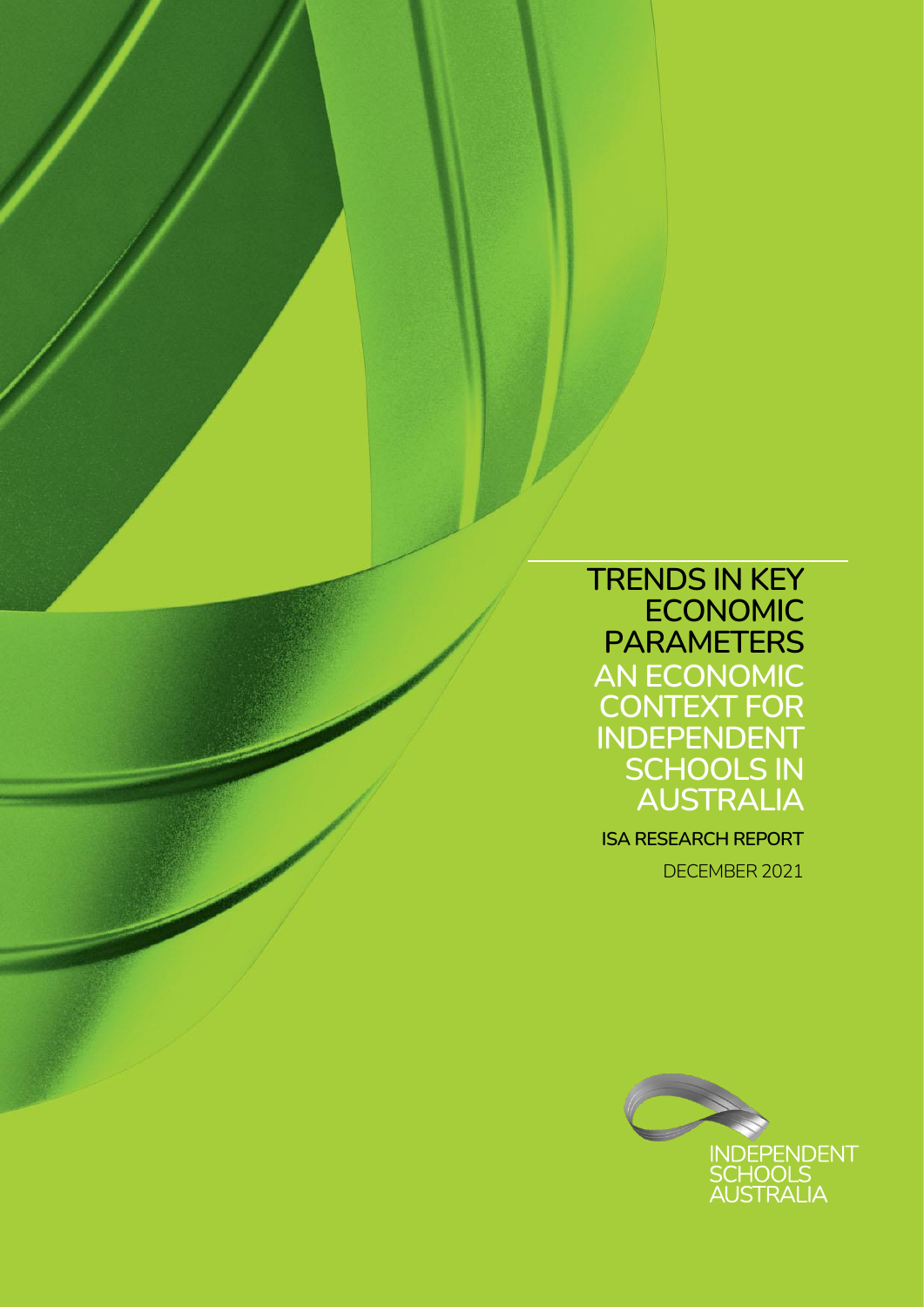| <b>PURPOSE</b>                        | 3    |
|---------------------------------------|------|
| CONSUMER PRICE INDEX                  | 5    |
| <b>WAGE PRICE INDEX</b>               | 6    |
| PRODUCER PRICE INDEX                  | 6    |
| ACARA NATIONAL REPORTING ON SCHOOLING | 7    |
| INDEPENDENT SCHOOL ENROLMENT GROWTH   | 8    |
| UNEMPLOYMENT RATE                     | 9    |
| CONSUMER CONFIDENCE INDEX             | 10   |
| <b>APPENDIX</b>                       | 11   |
|                                       |      |
|                                       | A1.1 |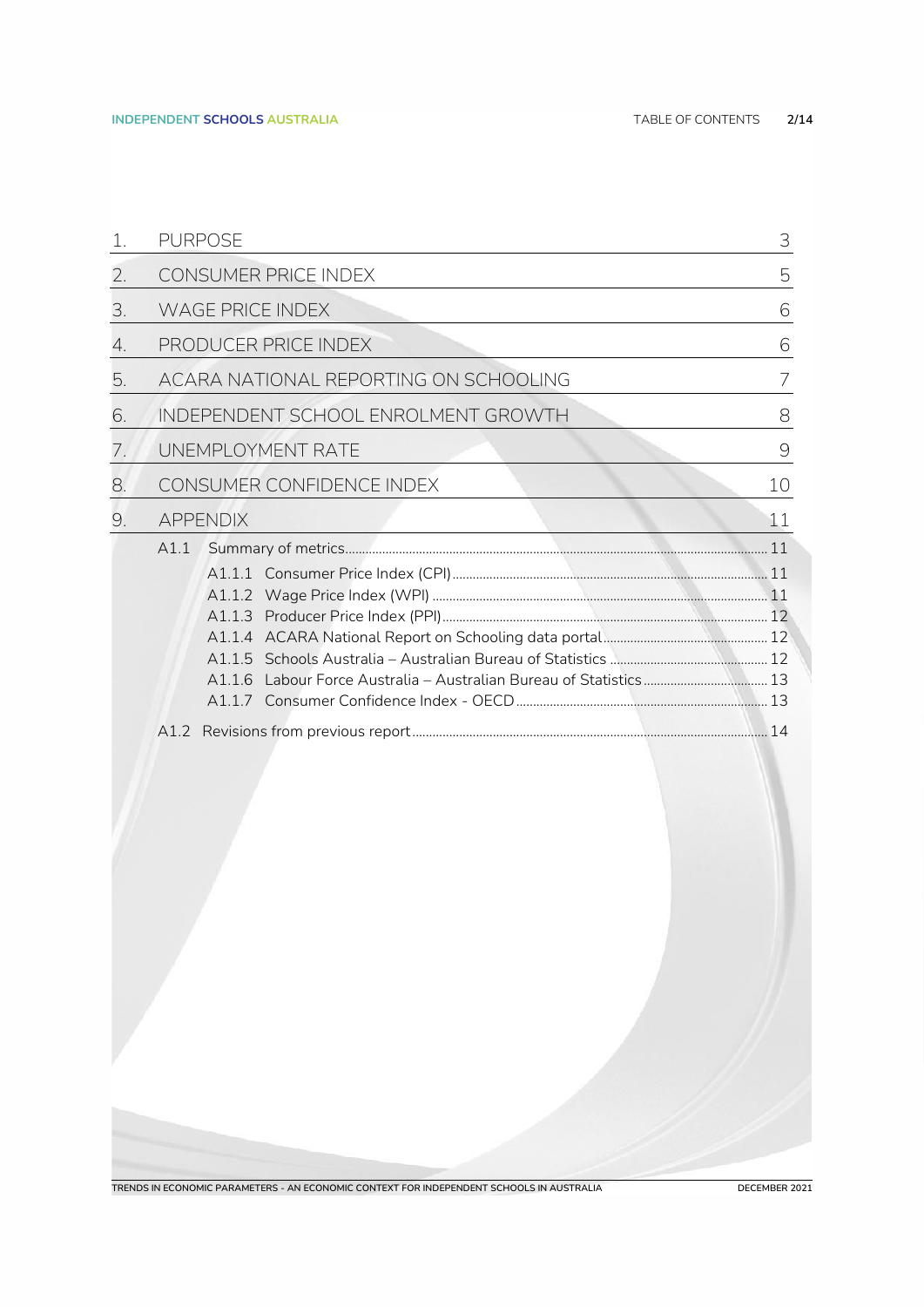## PURPOSE

<span id="page-2-0"></span>This report provides an easy reference to trends in key indicators and relevant school-based data to provide a picture of the economic environment in Australia. The information is provided to assist Independent schools and their Boards to consider the context and outlook for their school communities as part of their decision making and planning processes.

Indicators used in this Guide are:

#### **Consumer Price Index (CPI)**

The Consumer Price Index is the most comprehensive measure of goods and services price inflation faced by all consumer households. Information provided on CPI includes a breakdown of the CPI Education index, by state and territory and level of education.

### **Wage Price Index (WPI)**

The Wage Price Index measures changes in the price of labour in the Australian labour market. Information provided includes a breakdown of the Education component of WPI, by state and territory and public sector and private sector.

### **Producer Price Index (PPI)**

The Producer Price Index measures inflation of products either as they leave the place of production or as they enter the production process. The PPI Non-Residential Building Construction (which measures changes in prices of selected materials used in construction and wage costs over a 12-month period) is the metric used by the Australian Government Department of Education to determine capital funding for non-government schools.

### **ACARA National Report on Schooling data portal**

The National Report on Schooling in Australia data portal, created by ACARA, provides public access to several national data sets for schooling relevant to the annual National Report on Schooling in Australia.

Information provided includes teaching and non-teaching staff salaries, parent fees/charges and trends in per student debt levels. All information is displayed as either 'per staff' or 'per student'.

#### **Enrolment Growth Trends in Independent Schools**

ABS Schools Australia data provides enrolment growth by state and territory including by primary and secondary and FTE staff growth.

### **Labour Force Survey: Unemployment rate, underemployment rate**

The Labour Force Survey is a monthly survey conducted by the Australian Bureau of Statistics. Estimates of employment, unemployment, unemployment rate, and labour force participation rate are published monthly in ABS's Labour Force Australia publication.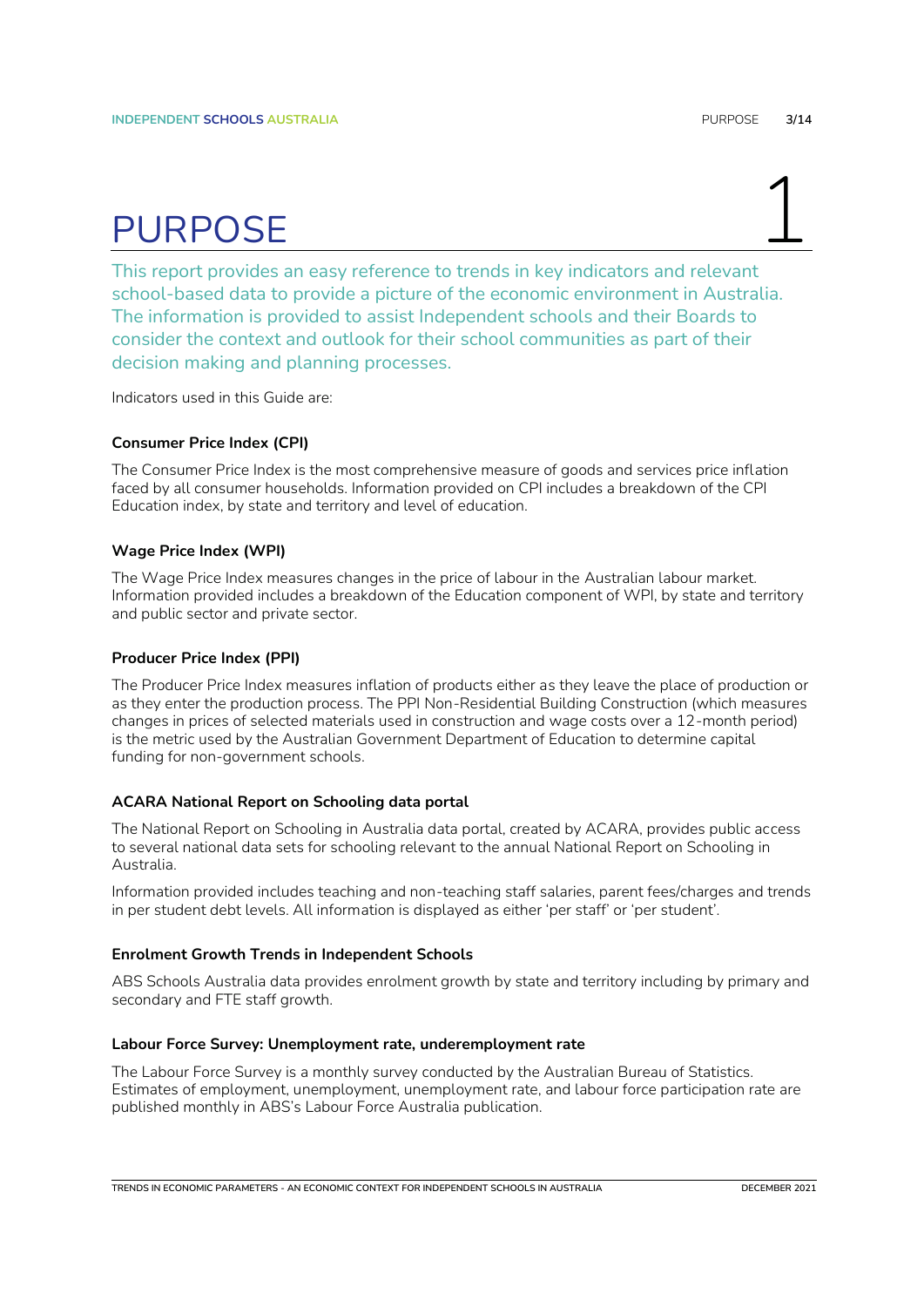### **INDEPENDENT SCHOOLS AUSTRALIA** PURPOSE **4/14**

### **Consumer Confidence Index**

The Consumer Confidence Index from the Organisation for Economic Co-operation and Development (OECD) measures the change in the level of consumer confidence in economic activity, based upon survey answers regarding their expected financial situation, their sentiment about the general economic situation, unemployment, and capability of savings.

Further information on these indices is provided in the Appendix.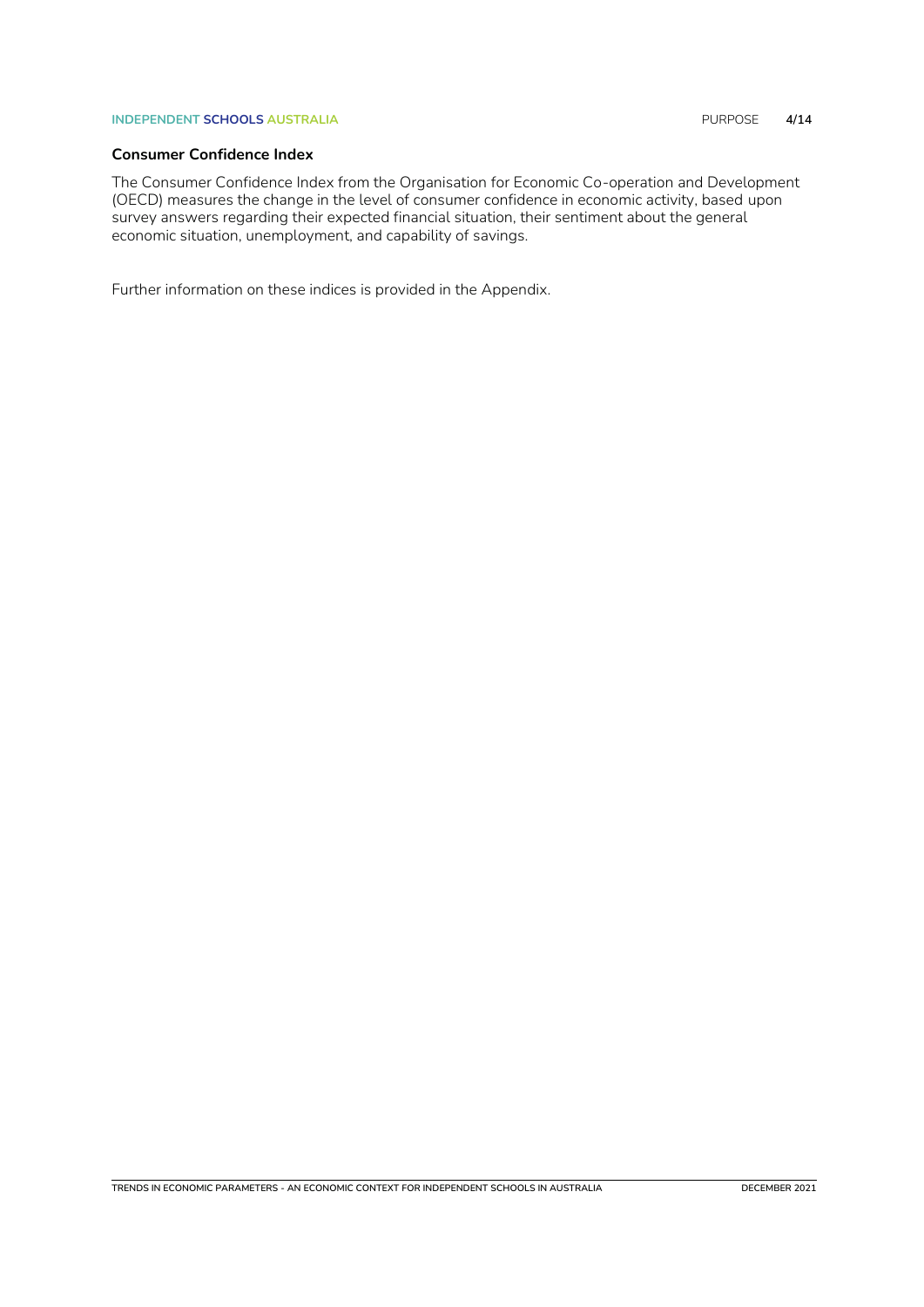## <span id="page-4-0"></span>CONSUMER PRICE INDEX 2

| <b>CONSUMER PRICE INDEXES (CPI)</b>                          |            |            |            |            |            |         | Average<br>annual |
|--------------------------------------------------------------|------------|------------|------------|------------|------------|---------|-------------------|
| PUBLISHED BY THE AUSTRALIAN                                  | <b>Dec</b> | <b>Dec</b> | <b>Dec</b> | <b>Dec</b> | <b>Dec</b> | Sep     | growth            |
| <b>BUREAU OF STATISTICS</b>                                  | 2016       | 2017       | 2018       | 2019       | 2020       | 2021    | <b>Sep</b>        |
| (Change over previous 12 months)                             |            |            |            |            |            |         | $2016 -$          |
|                                                              |            |            |            |            |            |         | 2021              |
| CPI (All Groups) growth                                      |            |            |            |            |            |         |                   |
| AUSTRALIA                                                    | 1.5%       | 1.9%       | 1.8%       | 1.8%       | 0.9%       | 3.0%    | 1.8%              |
| Sydney                                                       | 1.8%       | 2.2%       | 1.7%       | 1.6%       | 0.8%       | 2.9%    | 1.7%              |
| Melbourne                                                    | 1.5%       | 2.2%       | 2.0%       | 2.0%       | 1.3%       | 2.9%    | 1.9%              |
| <b>Brisbane</b>                                              | 1.6%       | 1.9%       | 1.5%       | 2.0%       | 1.0%       | 3.9%    | 1.9%              |
| Adelaide                                                     | 1.3%       | 2.3%       | 1.6%       | 2.1%       | 1.0%       | 2.5%    | 1.8%              |
| Perth                                                        | 0.4%       | 0.8%       | 1.3%       | 1.6%       | $-0.1%$    | 3.2%    | 1.6%              |
| Hobart                                                       | 1.3%       | 2.1%       | 3.0%       | 2.7%       | 0.8%       | 3.0%    | 2.3%              |
| Darwin                                                       | $-0.4%$    | 1.0%       | 1.2%       | 0.5%       | 0.0%       | 5.9%    | 1.5%              |
| Canberra                                                     | 1.8%       | 2.2%       | 2.5%       | 1.7%       | 1.1%       | 3.7%    | 2.2%              |
| CPI (Education) growth                                       |            |            |            |            |            |         |                   |
| <b>AUSTRALIA</b>                                             | 3.3%       | 3.2%       | 2.7%       | 2.9%       | 2.1%       | 1.7%    | 2.3%              |
| Sydney                                                       | 3.1%       | 2.9%       | 4.0%       | 3.7%       | 2.5%       | 2.5%    | 2.8%              |
| Melbourne                                                    | 4.0%       | 3.4%       | 2.0%       | 2.9%       | 1.9%       | 1.6%    | 2.0%              |
| <b>Brisbane</b>                                              | 3.2%       | 3.7%       | 2.1%       | 2.2%       | 2.6%       | 1.8%    | 2.4%              |
| Adelaide                                                     | 2.8%       | 3.0%       | 2.1%       | 2.0%       | 2.0%       | $-0.1%$ | 1.8%              |
| Perth                                                        | 3.2%       | 2.6%       | 1.8%       | 2.1%       | 0.9%       | 0.0%    | 1.5%              |
| Hobart                                                       | 2.6%       | 3.2%       | 2.1%       | 2.2%       | $-5.1%$    | 7.8%    | 2.0%              |
| Darwin                                                       | 3.4%       | 2.8%       | 4.5%       | 2.8%       | 2.7%       | 4.2%    | 3.3%              |
| Canberra                                                     | 3.5%       | 3.1%       | 3.2%       | 3.5%       | 3.3%       | 2.8%    | 3.1%              |
| CPI (Preschool & Primary Education only) growth <sup>1</sup> |            |            |            |            |            |         |                   |
| <b>AUSTRALIA</b>                                             | 4.6%       | 2.6%       | 2.1%       | 2.9%       | 1.0%       | 7.0%    | 2.0%              |
| Sydney                                                       | 5.2%       | 1.3%       | 2.8%       | 3.8%       | 1.6%       | 8.9%    | 2.3%              |
| Melbourne                                                    | 5.2%       | 3.6%       | 1.5%       | 3.2%       | $-2.7%$    | 11.2%   | 1.2%              |
| <b>Brisbane</b>                                              | 3.6%       | 2.5%       | 2.1%       | 1.2%       | 3.1%       | 4.7%    | 2.4%              |
| Adelaide                                                     | 3.5%       | 3.0%       | 2.4%       | 2.8%       | 1.7%       | $-0.1%$ | 1.7%              |
| Perth                                                        | 4.2%       | 3.6%       | 1.3%       | 1.8%       | 1.6%       | 0.7%    | 1.6%              |
| Hobart                                                       | 2.8%       | 2.9%       | 2.4%       | 2.6%       | $-9.1%$    | 14.3%   | 2.3%              |
| Darwin                                                       | 2.1%       | 2.3%       | 2.9%       | 1.6%       | 1.4%       | 6.2%    | 2.7%              |
| Canberra                                                     | 5.3%       | 2.7%       | 1.6%       | 3.4%       | 4.5%       | 7.8%    | 3.6%              |
| CPI (Secondary Education only) growth <sup>1</sup>           |            |            |            |            |            |         |                   |
| <b>AUSTRALIA</b>                                             | 4.6%       | 4.1%       | 3.3%       | 4.2%       | 3.3%       | 1.8%    | 3.3%              |
| Sydney                                                       | 4.4%       | 4.5%       | 3.7%       | 5.6%       | 4.4%       | 2.0%    | 4.0%              |
| Melbourne                                                    | 5.5%       | 4.6%       | 3.4%       | 4.0%       | 3.7%       | 1.3%    | 3.4%              |
| <b>Brisbane</b>                                              | 4.3%       | 4.0%       | 3.4%       | 3.9%       | 3.1%       | 3.2%    | 3.5%              |
| Adelaide                                                     | 4.3%       | 2.9%       | 3.3%       | 1.9%       | 2.7%       | 1.1%    | 2.4%              |
| Perth                                                        | 3.8%       | 3.0%       | 2.3%       | 2.6%       | 0.9%       | 0.6%    | 1.9%              |
| Hobart                                                       | 3.5%       | 3.7%       | 2.7%       | 2.0%       | $-8.7%$    | 13.1%   | 2.3%              |
| Darwin                                                       | 3.8%       | 2.5%       | 6.9%       | 3.2%       | 3.2%       | 6.2%    | 4.4%              |
| Canberra                                                     | 4.2%       | 3.7%       | 4.6%       | 4.6%       | 4.1%       | 4.8%    | 4.3%              |

<sup>1</sup> CPI figures for primary and secondary education are typically updated once per year in the March quarter.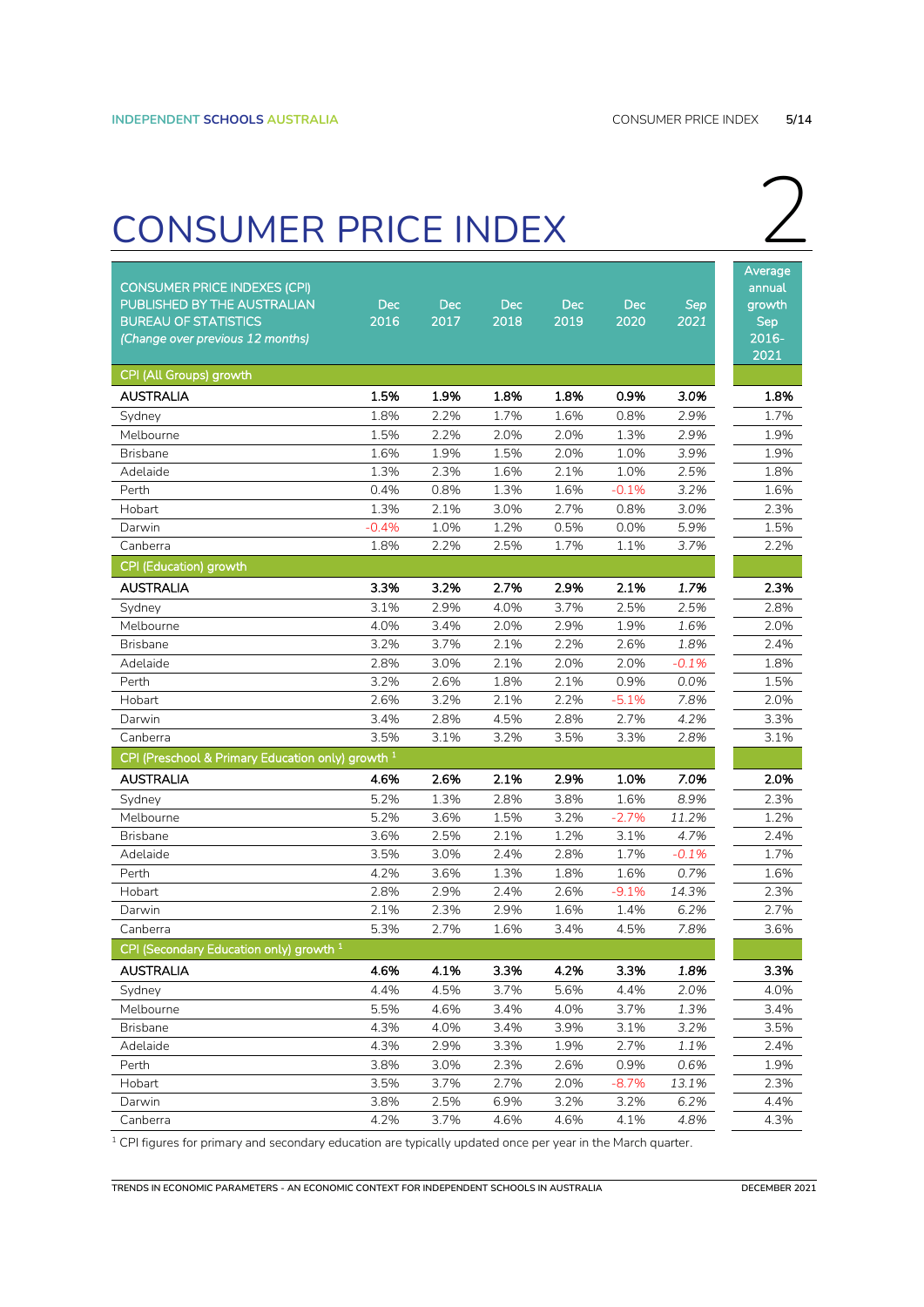### <span id="page-5-0"></span>WAGE PRICE INDEX

| <b>WAGE PRICE INDEXES (WPI)</b><br>PUBLISHED BY THE AUSTRALIAN<br><b>BUREAU OF STATISTICS</b><br>(Change over previous 12 months) | Dec<br>2016 | <b>Dec</b><br>2017 | <b>Dec</b><br>2018 | <b>Dec</b><br>2019 | <b>Dec</b><br>2020 | <b>Sep</b><br>2021 | Average<br>annual<br>growth<br><b>Sep</b><br>2016-<br>2021 |
|-----------------------------------------------------------------------------------------------------------------------------------|-------------|--------------------|--------------------|--------------------|--------------------|--------------------|------------------------------------------------------------|
| WPI (All Groups, Private sector) growth                                                                                           |             |                    |                    |                    |                    |                    |                                                            |
| <b>AUSTRALIA</b>                                                                                                                  | 1.8%        | 1.9%               | 2.3%               | 2.2%               | 1.4%               | 2.3%               | 2.0%                                                       |
| Sydney                                                                                                                            | 2.0%        | 2.0%               | 2.3%               | 2.1%               | 1.4%               | 2.2%               | 2.0%                                                       |
| Melbourne                                                                                                                         | 1.8%        | 2.2%               | 2.5%               | 2.4%               | 1.1%               | 2.7%               | 2.1%                                                       |
| <b>Brisbane</b>                                                                                                                   | 1.7%        | 1.9%               | 2.3%               | 2.0%               | 1.2%               | 2.3%               | 1.9%                                                       |
| Adelaide                                                                                                                          | 2.0%        | 2.1%               | 2.3%               | 2.4%               | 1.3%               | 2.1%               | 2.1%                                                       |
| Perth                                                                                                                             | 1.2%        | 1.5%               | 1.7%               | 1.8%               | 1.6%               | 2.2%               | 1.7%                                                       |
| Hobart                                                                                                                            | 2.4%        | 2.2%               | 2.9%               | 2.7%               | 1.3%               | 3.0%               | 2.4%                                                       |
| Darwin                                                                                                                            | 1.6%        | 1.4%               | 1.6%               | 2.3%               | 1.4%               | 2.3%               | 1.8%                                                       |
| Canberra                                                                                                                          | 2.0%        | 1.9%               | 2.2%               | 2.7%               | 1.6%               | 2.4%               | 2.1%                                                       |
| <b>WPI (Education, Private sector) growth</b>                                                                                     |             |                    |                    |                    |                    |                    |                                                            |
| <b>AUSTRALIA</b>                                                                                                                  | 2.4%        | 2.2%               | 2.9%               | 2.2%               | 2.7%               | 2.5%               | 2.5%                                                       |
| WPI (Education, Public sector) growth                                                                                             |             |                    |                    |                    |                    |                    |                                                            |
| <b>AUSTRALIA</b>                                                                                                                  | 2.5%        | 2.6%               | 2.4%               | 1.9%               | 2.2%               | 2.1%               | 2.3%                                                       |
| WPI (Education, Public and Private sector) growth                                                                                 |             |                    |                    |                    |                    |                    |                                                            |
| <b>AUSTRALIA</b>                                                                                                                  | 2.4%        | 2.4%               | 2.6%               | 1.9%               | 2.4%               | 2.2%               | 2.4%                                                       |

### <span id="page-5-1"></span>PRODUCER PRICE INDEX

| <b>PRODUCER PRICE INDEXES (PPI)</b><br>PUBLISHED BY THE AUSTRALIAN<br><b>BUREAU OF STATISTICS</b><br>(Change over previous 12 months) | Dec.<br>2016 | Dec<br>2017 | <b>Dec</b><br>2018 | <b>Dec</b><br>2019 | <b>Dec</b><br>2020 | <b>Sep</b><br>2021 | Average<br>annual<br>growth<br><b>Sep</b><br>$2016 -$<br>2021 |
|---------------------------------------------------------------------------------------------------------------------------------------|--------------|-------------|--------------------|--------------------|--------------------|--------------------|---------------------------------------------------------------|
| PPI (Non-residential building construction) growth                                                                                    |              |             |                    |                    |                    |                    |                                                               |
| <b>AUSTRALIA</b>                                                                                                                      | 1.9%         | 1.6%        | 2.4%               | 1.4%               | 0.0%               | 4.2%               | 2.1%                                                          |
| Sydney                                                                                                                                | 3.9%         | 3.7%        | 3.5%               | 2.2%               | $-1.5%$            | 2.9%               | 2.7%                                                          |
| Melbourne                                                                                                                             | $-1.3%$      | 0.0%        | 3.9%               | 1.2%               | 1.6%               | 2.0%               | 1.6%                                                          |
| <b>Brisbane</b>                                                                                                                       | 5.5%         | 1.7%        | 0.2%               | 0.7%               | 0.5%               | 8.6%               | 2.5%                                                          |
| Adelaide                                                                                                                              | 1.6%         | 1.2%        | 2.4%               | 1.3%               | $-2.8%$            | 2.2%               | 1.0%                                                          |
| Perth                                                                                                                                 | $-0.5%$      | $-0.6%$     | $-0.2%$            | 0.0%               | 0.5%               | 9.1%               | 1.6%                                                          |
| Hobart                                                                                                                                | 2.7%         | 5.8%        | 2.6%               | 3.5%               | 1.3%               | 11.4%              | 4.6%                                                          |
| Darwin                                                                                                                                | $-3.2%$      | 1.7%        | $-0.7%$            | $-0.4%$            | 3.0%               | 2.2%               | 1.2%                                                          |
| Canberra                                                                                                                              | 2.3%         | 2.9%        | 2.8%               | 2.4%               | 0.8%               | 1.2%               | 2.1%                                                          |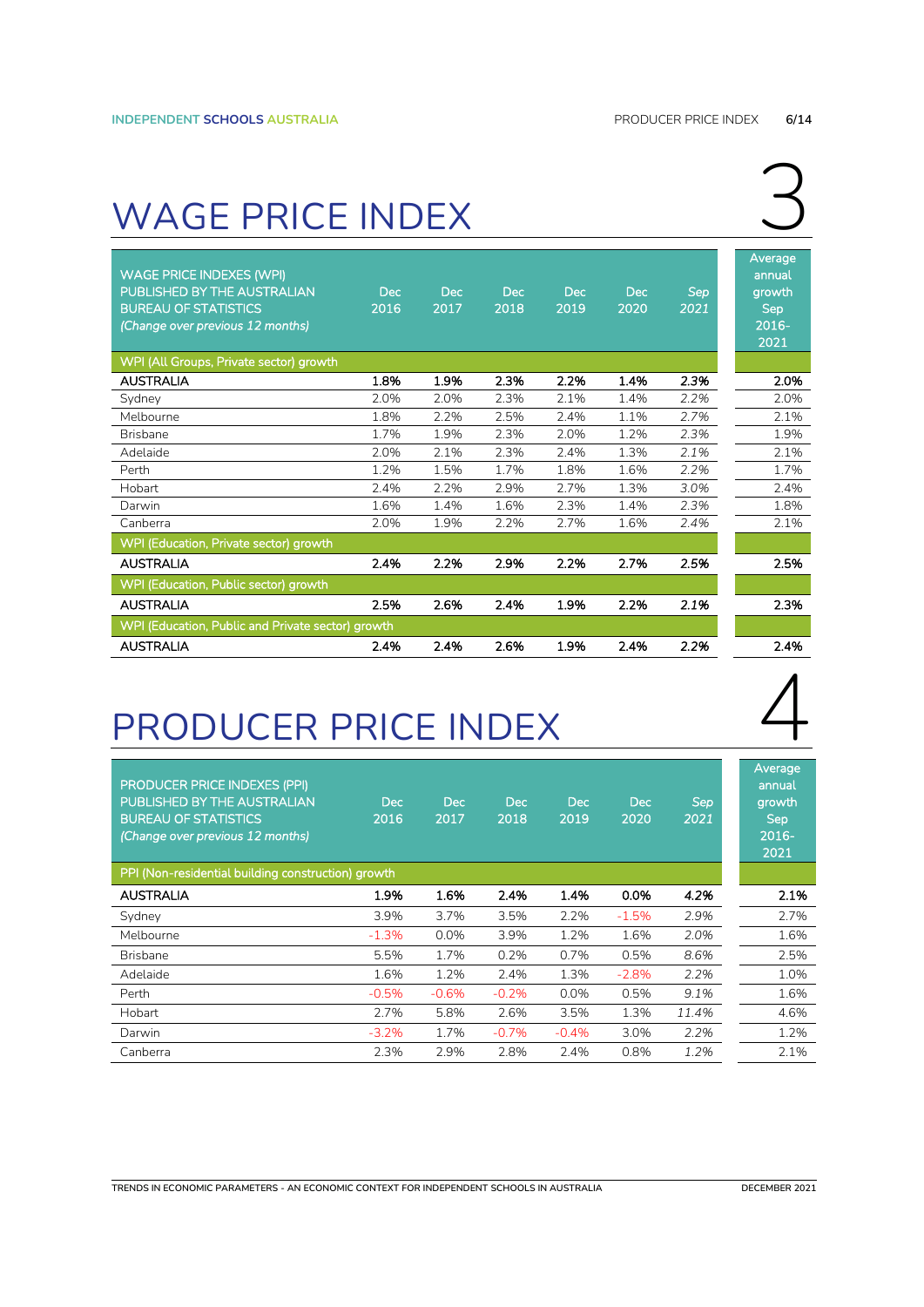### <span id="page-6-0"></span>ACARA NATIONAL REPORTING ON SCHOOLING

| <b>ACARA NATIONAL REPORT ON</b><br><b>SCHOOLING</b><br>(Change over previous 12 months) | 2014     | 2015     | 2016    | 2017     | 2018     | 2019    | Average<br>annual<br>growth<br>$2014 -$<br>2019 |
|-----------------------------------------------------------------------------------------|----------|----------|---------|----------|----------|---------|-------------------------------------------------|
| Teaching staff salaries per FTE (Non-Government schools)                                |          |          |         |          |          |         |                                                 |
| <b>AUSTRALIA</b>                                                                        | 3.7%     | 2.6%     | 2.0%    | 3.0%     | 3.1%     | 2.5%    | 2.6%                                            |
| Sydney                                                                                  | 3.9%     | 1.7%     | 1.8%    | 2.1%     | 2.3%     | 2.5%    | 2.1%                                            |
| Melbourne                                                                               | 3.6%     | 4.5%     | 2.7%    | 2.8%     | 2.8%     | 3.3%    | 3.2%                                            |
| <b>Brisbane</b>                                                                         | 3.2%     | 1.4%     | 0.4%    | 5.3%     | 6.3%     | 1.5%    | 3.0%                                            |
| Adelaide                                                                                | 4.2%     | 2.8%     | 3.2%    | 2.3%     | 2.8%     | 2.0%    | 2.6%                                            |
| Perth                                                                                   | 4.6%     | 1.8%     | 2.2%    | 2.6%     | 1.4%     | 2.8%    | 2.2%                                            |
| Hobart                                                                                  | 3.9%     | 3.3%     | 2.4%    | 1.9%     | 2.8%     | 4.4%    | 3.0%                                            |
| Darwin                                                                                  | $-0.7%$  | 10.0%    | $-1.1%$ | 13.2%    | 4.5%     | $-3.3%$ | 4.5%                                            |
| Canberra                                                                                | 1.4%     | 2.4%     | 4.1%    | 3.5%     | 2.1%     | 1.7%    | 2.8%                                            |
| Non-teaching staff salaries per FTE (Non-Government schools)                            |          |          |         |          |          |         |                                                 |
| <b>AUSTRALIA</b>                                                                        | 1.7%     | 3.0%     | 4.6%    | 2.3%     | 4.9%     | 1.8%    | 3.3%                                            |
| Sydney                                                                                  | 0.1%     | 4.7%     | 4.2%    | 5.2%     | 6.6%     | 0.3%    | 4.2%                                            |
| Melbourne                                                                               | 3.2%     | 3.7%     | 3.6%    | 3.8%     | 2.8%     | 3.6%    | 3.5%                                            |
| <b>Brisbane</b>                                                                         | 1.9%     | 2.3%     | 7.4%    | $-1.5%$  | 6.0%     | 0.1%    | 2.8%                                            |
| Adelaide                                                                                | 1.8%     | 1.6%     | 2.7%    | 3.5%     | 4.9%     | 2.3%    | 3.0%                                            |
| Perth                                                                                   | 1.2%     | 0.8%     | 4.4%    | 0.9%     | 3.2%     | 4.1%    | 2.7%                                            |
| Hobart                                                                                  | 0.9%     | 3.0%     | 5.8%    | 0.3%     | 2.9%     | 7.7%    | 3.9%                                            |
| Darwin                                                                                  | 10.5%    | $-11.9%$ | 7.6%    | $-10.0%$ | 3.6%     | $-3.0%$ | $-3.0%$                                         |
| Canberra                                                                                | 2.3%     | 12.5%    | $-1.6%$ | $-4.6%$  | 5.0%     | 4.4%    | 3.0%                                            |
| Fees and charges per student (Independent schools)                                      |          |          |         |          |          |         |                                                 |
| <b>AUSTRALIA</b>                                                                        | 4.5%     | 4.2%     | 4.3%    | 3.1%     | 1.9%     | 2.3%    | 3.2%                                            |
| Sydney                                                                                  | 4.1%     | 4.1%     | 3.5%    | 3.8%     | 3.0%     | 2.4%    | 3.4%                                            |
| Melbourne                                                                               | 4.7%     | 4.2%     | 4.2%    | 2.3%     | 1.9%     | 2.6%    | 3.0%                                            |
| <b>Brisbane</b>                                                                         | 3.9%     | 3.2%     | 5.0%    | 2.5%     | 1.3%     | 2.1%    | 2.8%                                            |
| Adelaide                                                                                | 5.0%     | 4.9%     | 5.5%    | 3.9%     | $-1.6%$  | 1.8%    | 2.9%                                            |
| Perth                                                                                   | 5.1%     | 5.4%     | 3.0%    | 1.6%     | 0.4%     | $-0.3%$ | 2.0%                                            |
| Hobart                                                                                  | 4.8%     | 3.6%     | 3.3%    | 0.7%     | 2.1%     | $-1.1%$ | 1.7%                                            |
| Darwin                                                                                  | 2.5%     | 7.5%     | 2.8%    | 2.6%     | 2.2%     | $-2.6%$ | 2.4%                                            |
| Canberra                                                                                | 5.2%     | 3.1%     | 4.8%    | 4.6%     | 5.8%     | 9.1%    | 5.5%                                            |
| Loans at the end of the year per student (Independent schools)                          |          |          |         |          |          |         |                                                 |
| <b>AUSTRALIA</b>                                                                        | -4.4%    | 3.2%     | 1.0%    | 1.5%     | $-0.8%$  | 9.9%    | 2.9%                                            |
| Sydney                                                                                  | $-6.4%$  | 2.0%     | $-6.1%$ | 1.8%     | 3.0%     | 16.5%   | 3.2%                                            |
| Melbourne                                                                               | $-11.0%$ | 12.5%    | 9.8%    | 0.5%     | $-3.5%$  | 9.8%    | 5.6%                                            |
| <b>Brisbane</b>                                                                         | $-1.3%$  | $-2.5%$  | 0.5%    | 0.5%     | $-4.3%$  | 4.3%    | $-0.4%$                                         |
| Adelaide                                                                                | $-2.2%$  | $-1.4%$  | 6.0%    | 7.4%     | $-0.1%$  | 14.0%   | 5.0%                                            |
| Perth                                                                                   | 0.0%     | 11.3%    | 4.4%    | 0.5%     | 1.2%     | 6.8%    | 4.8%                                            |
| Hobart                                                                                  | $-4.9%$  | 4.7%     | 15.2%   | $-1.6%$  | 0.9%     | $-4.5%$ | 2.7%                                            |
| Darwin                                                                                  | 30.7%    | $-0.8%$  | $-0.7%$ | $-10.6%$ | $-16.5%$ | -14.2%  | -8.8%                                           |
| Canberra                                                                                | $-11.0%$ | $-10.7%$ | $-7.6%$ | 27.9%    | 7.9%     | $-1.0%$ | 2.4%                                            |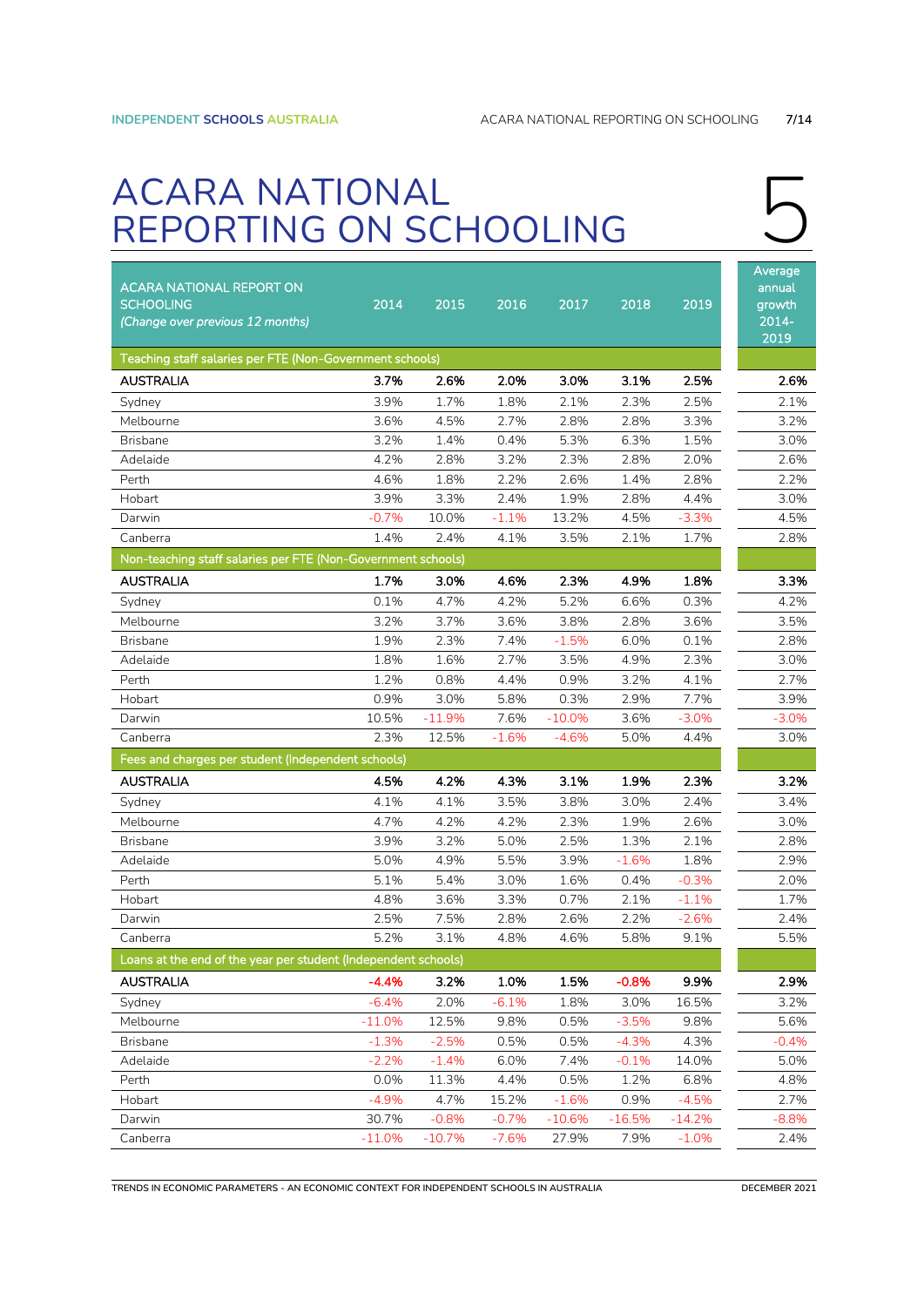# <span id="page-7-0"></span>INDEPENDENT SCHOOL<br>ENROLMENT GROWTH



| SCHOOLS, AUSTRALIA - PUBLISHED<br>BY THE AUSTRALIAN BUREAU OF<br><b>STATISTICS</b><br>(Change over previous 12 months) | 2015    | 2016    | 2017    | 2018    | 2019    | 2020    | Average<br>annual<br>growth<br>2015-2020 |
|------------------------------------------------------------------------------------------------------------------------|---------|---------|---------|---------|---------|---------|------------------------------------------|
| FTE Student growth (Independent sector)                                                                                |         |         |         |         |         |         |                                          |
| <b>AUSTRALIA</b>                                                                                                       | 2.0%    | 1.3%    | 1.9%    | 2.2%    | 2.5%    | 2.6%    | 2.1%                                     |
| Sydney                                                                                                                 | 2.2%    | 2.3%    | 2.5%    | 2.6%    | 2.9%    | 2.1%    | 2.5%                                     |
| Melbourne                                                                                                              | 2.3%    | 2.1%    | 3.5%    | 2.9%    | 2.5%    | 2.7%    | 2.7%                                     |
| <b>Brisbane</b>                                                                                                        | 1.4%    | 0.7%    | 1.3%    | 1.5%    | 3.2%    | 4.5%    | 2.2%                                     |
| Adelaide                                                                                                               | 1.4%    | 0.5%    | 0.2%    | 3.2%    | 1.3%    | 1.5%    | 1.3%                                     |
| Perth                                                                                                                  | 2.4%    | $-0.8%$ | $-0.3%$ | 1.0%    | 1.4%    | 1.8%    | 0.6%                                     |
| Hobart                                                                                                                 | $-0.3%$ | $-0.3%$ | 1.0%    | 1.2%    | 3.5%    | 2.7%    | 1.6%                                     |
| Darwin                                                                                                                 | 5.4%    | $-1.3%$ | $-3.7%$ | $-1.4%$ | $-4.3%$ | $-4.4%$ | $-3.0%$                                  |
| Canberra                                                                                                               | 0.3%    | 2.6%    | 2.2%    | 2.2%    | 4.2%    | 0.4%    | 2.3%                                     |
| FTE Student growth (Independent sector, Pre-Year 1 to Year 6)                                                          |         |         |         |         |         |         |                                          |
| <b>AUSTRALIA</b>                                                                                                       | 2.0%    | 1.4%    | 1.8%    | 2.7%    | 2.2%    | 1.5%    | 1.9%                                     |
| Sydney                                                                                                                 | 1.9%    | 2.1%    | 2.9%    | 2.9%    | 2.8%    | 1.2%    | 2.4%                                     |
| Melbourne                                                                                                              | 3.1%    | 2.7%    | 3.3%    | 3.5%    | 2.8%    | 1.8%    | 2.8%                                     |
| <b>Brisbane</b>                                                                                                        | 1.8%    | 0.6%    | 0.8%    | 1.9%    | 2.0%    | 2.6%    | 1.6%                                     |
| Adelaide                                                                                                               | 2.2%    | 0.5%    | 0.3%    | 3.8%    | 1.0%    | 1.1%    | 1.3%                                     |
| Perth                                                                                                                  | 0.1%    | $-1.1%$ | $-1.0%$ | 1.3%    | 0.4%    | 1.0%    | 0.1%                                     |
| Hobart                                                                                                                 | 0.8%    | $-1.2%$ | 2.6%    | 0.3%    | 3.9%    | 2.4%    | 1.6%                                     |
| Darwin                                                                                                                 | 7.1%    | 4.1%    | $-1.3%$ | 1.2%    | $-2.8%$ | $-5.4%$ | $-0.9%$                                  |
| Canberra                                                                                                               | 2.0%    | 3.3%    | 3.8%    | 2.8%    | 5.9%    | $-0.5%$ | 3.0%                                     |
| FTE Student growth (Independent sector, Year 7 to Year 12)                                                             |         |         |         |         |         |         |                                          |
| <b>AUSTRALIA</b>                                                                                                       | 1.9%    | 1.3%    | 1.9%    | 1.9%    | 2.8%    | 3.4%    | 2.2%                                     |
| Sydney                                                                                                                 | 2.5%    | 2.5%    | 2.2%    | 2.3%    | 3.0%    | 2.9%    | 2.6%                                     |
| Melbourne                                                                                                              | 1.8%    | 1.7%    | 3.7%    | 2.4%    | 2.4%    | 3.3%    | 2.7%                                     |
| Brisbane                                                                                                               | 1.0%    | 0.8%    | 1.7%    | 1.2%    | 4.1%    | 6.1%    | 2.8%                                     |
| Adelaide                                                                                                               | 0.6%    | 0.5%    | 0.2%    | 2.6%    | 1.7%    | 1.8%    | 1.3%                                     |
| Perth                                                                                                                  | 4.2%    | $-0.5%$ | 0.2%    | 0.9%    | 2.1%    | 2.3%    | 1.0%                                     |
| Hobart                                                                                                                 | $-1.2%$ | 0.5%    | $-0.5%$ | 1.9%    | 3.2%    | 2.9%    | 1.6%                                     |
| Darwin                                                                                                                 | 4.1%    | $-5.5%$ | $-5.7%$ | $-3.7%$ | $-5.7%$ | $-3.5%$ | $-4.8%$                                  |
| Canberra                                                                                                               | $-1.3%$ | 1.9%    | 0.7%    | 1.6%    | 2.6%    | 1.3%    | 1.6%                                     |
| FTE Staff growth (Independent sector)                                                                                  |         |         |         |         |         |         |                                          |
| <b>AUSTRALIA</b>                                                                                                       | 3.7%    | 3.0%    | 2.4%    | 3.2%    | 3.9%    | 2.4%    | 3.0%                                     |
| Sydney                                                                                                                 | 3.6%    | 3.7%    | 3.1%    | 4.1%    | 4.0%    | 2.3%    | 3.4%                                     |
| Melbourne                                                                                                              | 3.2%    | 3.8%    | 2.7%    | 4.0%    | 4.2%    | 2.5%    | 3.4%                                     |
| <b>Brisbane</b>                                                                                                        | 4.5%    | 2.8%    | 2.2%    | 2.7%    | 4.2%    | 3.9%    | 3.2%                                     |
| Adelaide                                                                                                               | 2.7%    | 2.2%    | 2.0%    | 2.0%    | 4.0%    | 2.4%    | 2.5%                                     |
| Perth                                                                                                                  | 4.4%    | 0.8%    | 1.2%    | 2.5%    | 2.1%    | 1.3%    | 1.6%                                     |
| Hobart                                                                                                                 | 1.7%    | 1.9%    | 2.9%    | 1.1%    | 4.8%    | 1.4%    | 2.4%                                     |
| Darwin                                                                                                                 | 7.1%    | 5.4%    | $-5.7%$ | $-6.2%$ | 0.1%    | $-2.4%$ | $-1.9%$                                  |
| Canberra                                                                                                               | 3.8%    | 4.4%    | 3.3%    | 1.6%    | 6.2%    | $-1.6%$ | 2.8%                                     |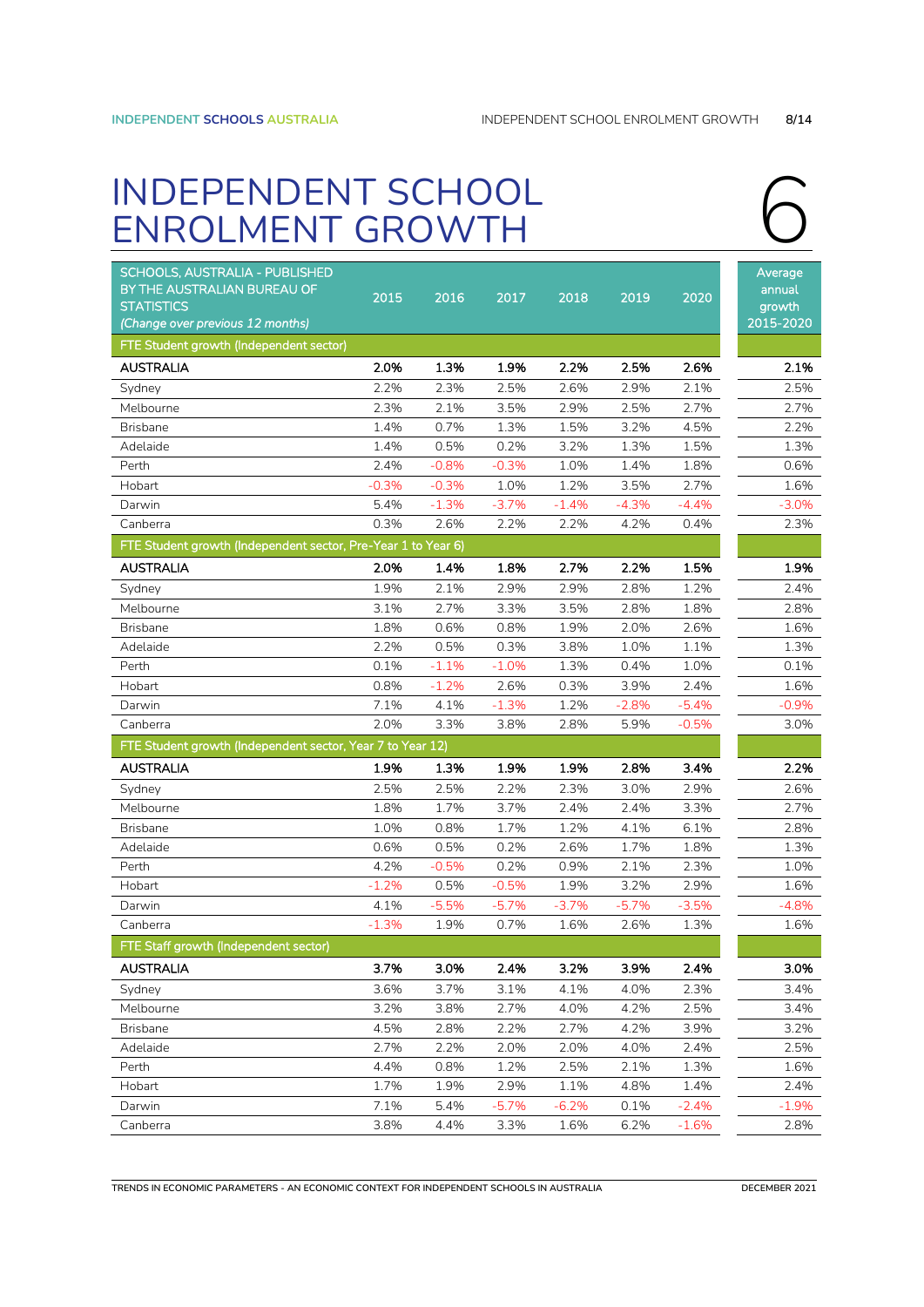7

### <span id="page-8-0"></span>UNEMPLOYMENT RATE

**UNEMPLOYMENT AND UNDEREMPLOYMENT RATES, AUSTRALIA, JAN 1981 – SEPTEMBER 2021**



#### Source: Labour Force, Australia, Australian Bureau of Statistics

| <b>LABOUR FORCE, AUSTRALIA</b><br>PUBLISHED BY THE AUSTRALIAN<br><b>BUREAU OF STATISTICS</b><br>(Point in time) | <b>Dec</b><br>2018 | <b>Dec</b><br>2019 | <b>Dec</b><br>2020 | Jul<br>2021 | Aug<br>2021 | <b>Sep</b><br>2021 | Point change<br>Dec 2019<br>(pre COVID)<br>to Sep 2021 |
|-----------------------------------------------------------------------------------------------------------------|--------------------|--------------------|--------------------|-------------|-------------|--------------------|--------------------------------------------------------|
| Unemployment rate                                                                                               |                    |                    |                    |             |             |                    |                                                        |
| <b>AUSTRALIA</b>                                                                                                | 5.0%               | 5.0%               | 6.6%               | 4.6%        | 4.5%        | 4.6%               | $-0.4%$                                                |
| Sydney                                                                                                          | 4.3%               | 4.5%               | 6.3%               | 4.5%        | 4.9%        | 4.6%               | 0.1%                                                   |
| Melbourne                                                                                                       | 4.2%               | 4.9%               | 6.4%               | 4.4%        | 4.1%        | 4.8%               | $-0.1%$                                                |
| <b>Brisbane</b>                                                                                                 | 6.1%               | 5.6%               | 7.4%               | 5.2%        | 5.3%        | 4.9%               | $-0.7%$                                                |
| Adelaide                                                                                                        | 5.9%               | 6.2%               | 6.3%               | 4.6%        | 5.0%        | 5.1%               | $-1.1%$                                                |
| Perth                                                                                                           | 6.4%               | 5.4%               | 6.3%               | 4.6%        | 4.6%        | 4.1%               | $-1.3%$                                                |
| Hobart                                                                                                          | 6.1%               | 5.5%               | 7.0%               | 4.6%        | 5.5%        | 4.8%               | $-0.7%$                                                |
| Darwin                                                                                                          | 5.0%               | 5.2%               | 5.4%               | 4.6%        | 3.4%        | 4.2%               | $-1.0%$                                                |
| Canberra                                                                                                        | 3.9%               | 3.0%               | 3.8%               | 4.3%        | 3.5%        | 4.1%               | 1.1%                                                   |
| Underemployment rate                                                                                            |                    |                    |                    |             |             |                    |                                                        |
| <b>AUSTRALIA</b>                                                                                                | 8.3%               | 8.2%               | 8.5%               | 8.3%        | 9.3%        | 9.2%               | 1.0%                                                   |
| Sydney                                                                                                          | 7.8%               | 8.0%               | 8.5%               | 9.3%        | 10.2%       | 10.2%              | 2.2%                                                   |
| Melbourne                                                                                                       | 8.3%               | 8.1%               | 9.0%               | 8.2%        | 9.1%        | 10.0%              | 1.9%                                                   |
| <b>Brisbane</b>                                                                                                 | 9.1%               | 8.6%               | 8.7%               | 7.7%        | 8.4%        | 8.2%               | $-0.4%$                                                |
| Adelaide                                                                                                        | 9.2%               | 9.5%               | 10.4%              | 8.4%        | 8.0%        | 8.4%               | $-1.1%$                                                |
| Perth                                                                                                           | 9.4%               | 9.2%               | 7.8%               | 6.9%        | 6.9%        | 7.2%               | $-2.0%$                                                |
| Hobart                                                                                                          | 10.3%              | 11.3%              | 9.9%               | 8.2%        | 8.4%        | 8.5%               | $-2.8%$                                                |
| Darwin                                                                                                          | 4.6%               | 5.6%               | 6.5%               | 5.8%        | 6.7%        | 5.0%               | $-0.6%$                                                |
| Canberra                                                                                                        | 6.0%               | 5.5%               | 5.9%               | 6.4%        | 7.1%        | 8.5%               | 3.0%                                                   |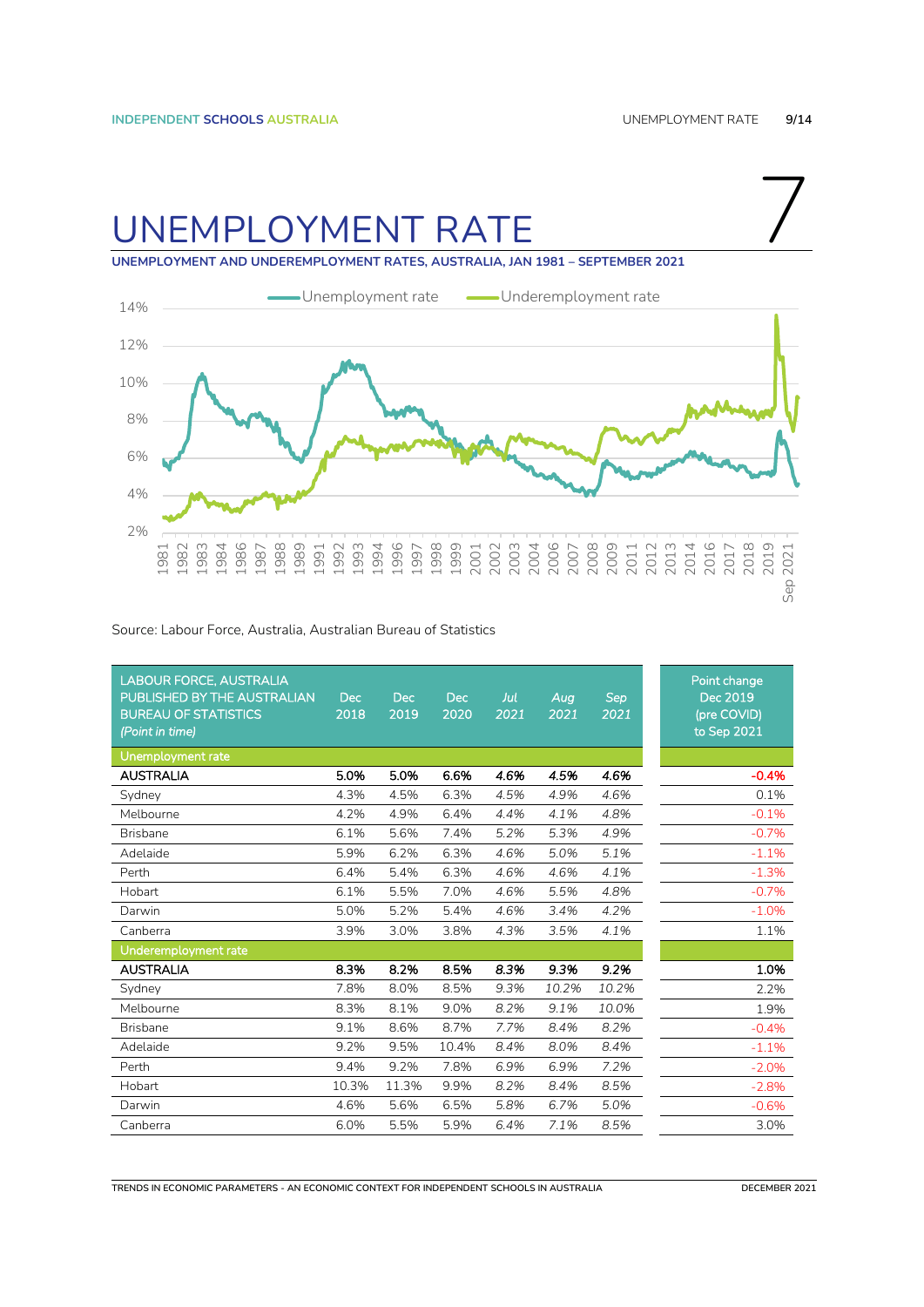### <span id="page-9-0"></span>8. CONSUMER CONFIDENCE INDEX



**CONSUMER CONFIDENCE INDEX, AUSTRALIA, JAN 1981 – SEPTEMBER 2021**



Source: Organisation for Economic Co-operation and Development (OECD)

| OECD LEADING INDICATORS<br>(Point in time) | <b>Dec</b><br>2018 | <b>Dec</b><br>2019 | <b>Dec</b><br>2020 | Jul<br>2021 | Aua<br>2021 | Sep<br>2021 | Point change<br>Dec 2019 (Pre COVID)<br>to Sep 2021 |
|--------------------------------------------|--------------------|--------------------|--------------------|-------------|-------------|-------------|-----------------------------------------------------|
| Consumer Confidence Index (CCI)            |                    |                    |                    |             |             |             |                                                     |
| <b>AUSTRALIA</b>                           | 100.1              | 99.3               | 100.9              | 100.7       | 100.5       | 100.4       | 1.2                                                 |
| ALL OECD COUNTRIES                         | 100.8              | 100.8              | 98.5               | 100.2       | 100.0       | 99.8        | $-1.0$                                              |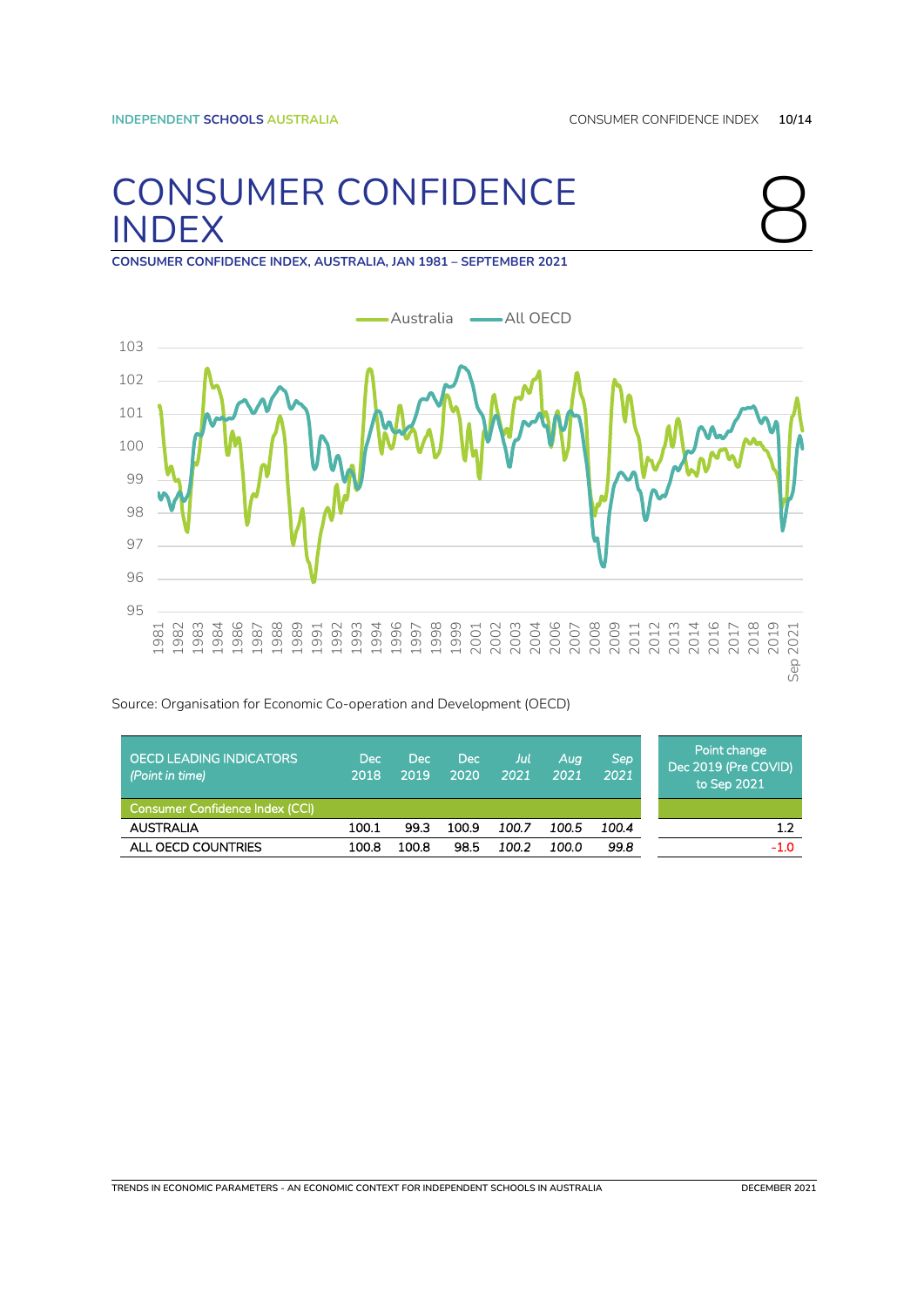### <span id="page-10-0"></span>**APPENDIX**

### <span id="page-10-1"></span>**A1.1 SUMMARY OF METRICS**

### <span id="page-10-2"></span>**A1.1.1 CONSUMER PRICE INDEX (CPI)**

The Consumer Price Index is the most comprehensive measure of goods and services price inflation faced by all consumer households. The education (Preschool, Primary and Secondary) component of CPI is comprised of all expenditure on school services: school fees and other fees which are associated with attending the school such as book fees, payments from school excursions, and fees for swimming lessons. More information on CPI and access to downloadable data is available at

<https://www.abs.gov.au/ausstats/abs@.nsf/mf/6461.0> [https://www.abs.gov.au/statistics/economy/price-indexes-and-inflation/consumer-price-index](https://www.abs.gov.au/statistics/economy/price-indexes-and-inflation/consumer-price-index-australia/latest-release)[australia/latest-release](https://www.abs.gov.au/statistics/economy/price-indexes-and-inflation/consumer-price-index-australia/latest-release)

The following CPI measures have been used:

- CPI (All Groups) by Australia, Major City
- CPI (Education) by Australia, Major City
- CPI (Preschool & Primary Education) by Australia, Major City
- CPI (Secondary Education) by Australia, Major City

Time periods used: Final published quarter of each year vs same quarter prior year.

Note that CPI figures for primary and secondary education are typically updated once per year in the March quarter.

### <span id="page-10-3"></span>**A1.1.2 WAGE PRICE INDEX (WPI)**

The Wage Price Index measures changes in the price of labour in the Australian labour market. More information on WPI and access to downloadable data is available at

<https://www.abs.gov.au/websitedbs/D3310114.nsf/home/Wage+Price+Indexes+FAQs>

[https://www.abs.gov.au/statistics/economy/price-indexes-and-inflation/wage-price-index](https://www.abs.gov.au/statistics/economy/price-indexes-and-inflation/wage-price-index-australia/latest-release)[australia/latest-release](https://www.abs.gov.au/statistics/economy/price-indexes-and-inflation/wage-price-index-australia/latest-release)

The following WPI measures have been used:

- WPI (All Groups, Private sector) by Australia, State/Territory
- WPI (Education, Private sector) by Australia
- WPI (Education, Public sector) by Australia
- WPI (Education, Public and Private sector) by Australia

Time periods used: Final published quarter of each year vs same quarter prior year.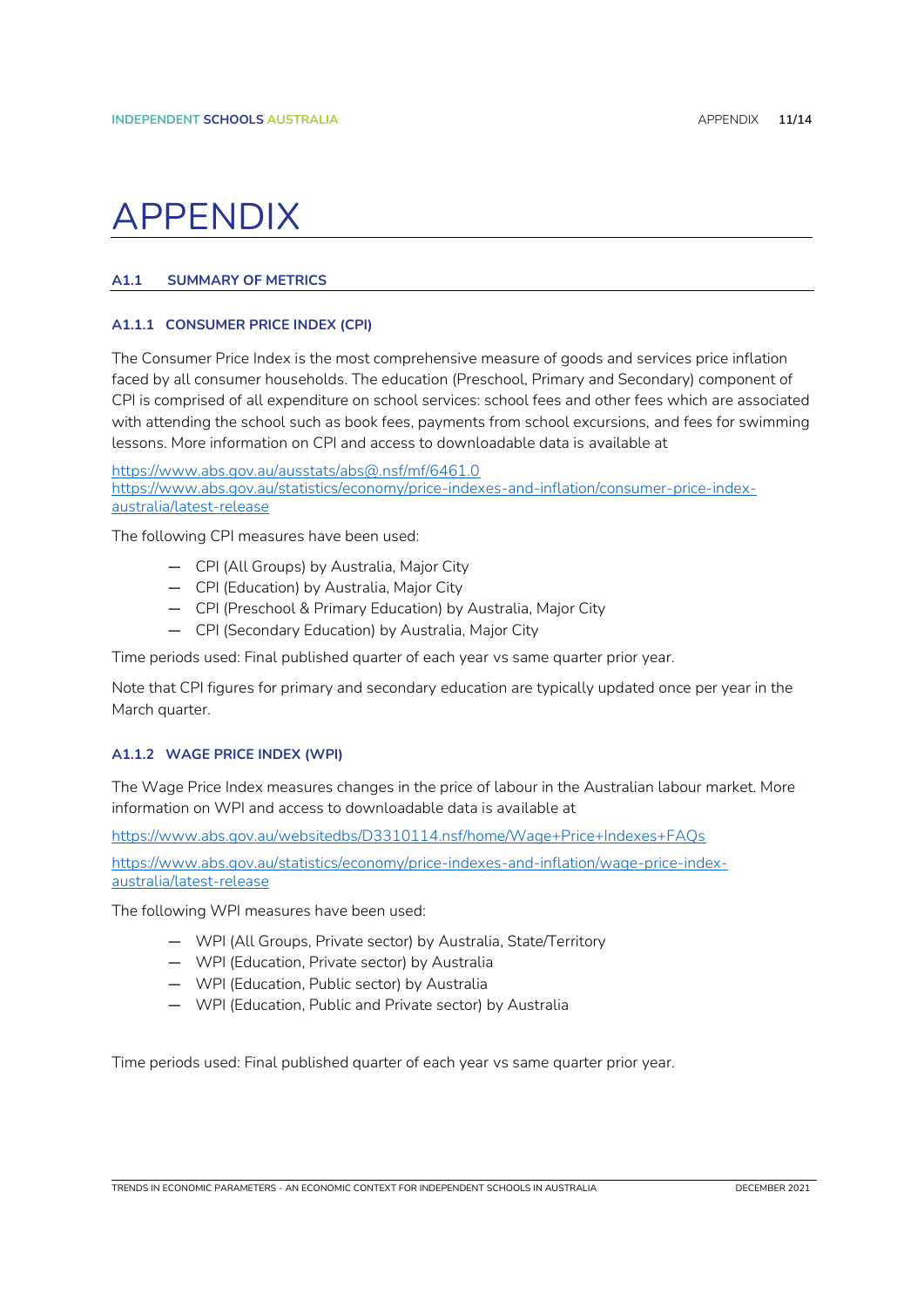#### **INDEPENDENT SCHOOLS AUSTRALIA** AND **ALCOHOLY APPENDIX 12/14**

### <span id="page-11-0"></span>**A1.1.3 PRODUCER PRICE INDEX (PPI)**

The Producer Price Index measures inflation of products either as they leave the place of production or as they enter the production process. More information on PPI and access to downloadable data is available at

[https://www.abs.gov.au/statistics/economy/price-indexes-and-inflation/producer-price-indexes](https://www.abs.gov.au/statistics/economy/price-indexes-and-inflation/producer-price-indexes-australia/latest-release)[australia/latest-release](https://www.abs.gov.au/statistics/economy/price-indexes-and-inflation/producer-price-indexes-australia/latest-release)

The following PPI measures have been used:

— PPI (Non-residential building construction) by Australia and state and territory

Time periods used: December quarter of each year vs same quarter prior year.

The PPI (Non-residential building construction) is the metric used by the Australian Government Department of Education and Training, to determine Commonwealth capital funding for non-Government schools.

#### <span id="page-11-1"></span>**A1.1.4 ACARA NATIONAL REPORT ON SCHOOLING DATA PORTAL**

The Australian Curriculum, Assessment and Reporting Authority (ACARA) is the independent statutory authority responsible for the development of a national curriculum, a national assessment program, and national data collection and reporting program that supports learning for Australian students.

The National Report on Schooling in Australia data portal provides access to several national data sets for schooling relevant to the annual National Report on Schooling in Australia and is available at

<https://www.acara.edu.au/reporting/national-report-on-schooling-in-australia-data-portal>

The following measures have been used from the data portal:

- Teaching staff salaries (Non-Government sector)
- Non-teaching staff salaries (Non-Government sector)
- School parent fees and charges (Independent sector)
- Loans at the end of the year (Independent sector)

Data for these measures are publicly available at the following link

[https://www.acara.edu.au/reporting/national-report-on-schooling-in-australia-data-portal/school](https://www.acara.edu.au/reporting/national-report-on-schooling-in-australia-data-portal/school-funding/non-government-schools-income-and-expenditure)[funding/non-government-schools-income-and-expenditure](https://www.acara.edu.au/reporting/national-report-on-schooling-in-australia-data-portal/school-funding/non-government-schools-income-and-expenditure)

Note that the Schools Australia dataset assigns independent Catholic schools to the Catholic sector.

### <span id="page-11-2"></span>**A1.1.5 SCHOOLS AUSTRALIA – AUSTRALIAN BUREAU OF STATISTICS**

The Schools, Australia dataset is an annual release containing statistics on students and schools, and the staff involved in the provision or administration of school education. It includes the government and non-government school populations for all Australian states and territories.

Data used in the compilation of these statistics are sourced from the National Schools Statistics Collection (NSSC) (non-finance), which is a joint undertaking between state and territory government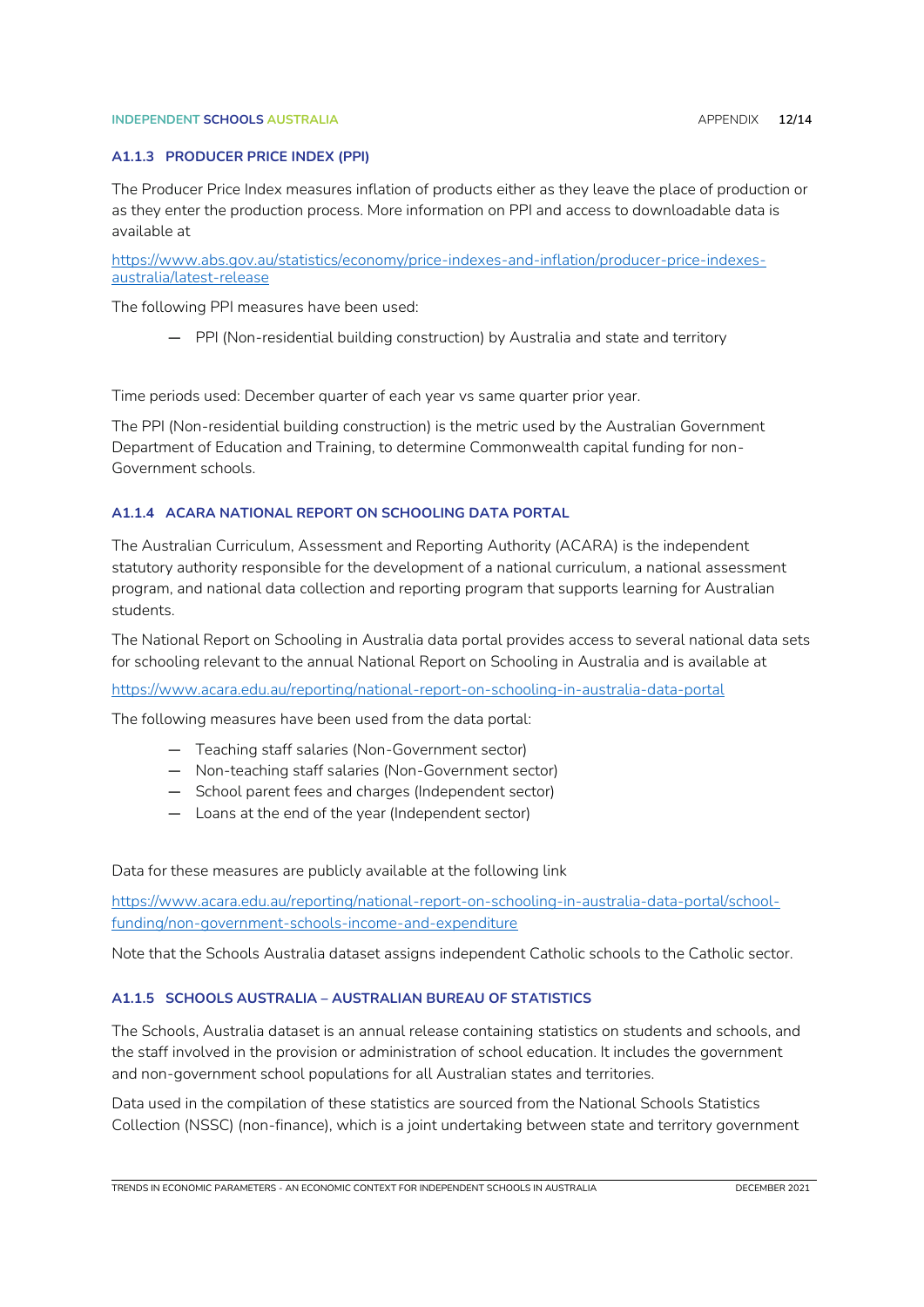### **INDEPENDENT SCHOOLS AUSTRALIA** APPENDIX **13/14**

departments on education, the Australian Government Department of Education and Training, and the Australian Bureau of Statistics (ABS).

An explanation of ABS Schools Australia and data is available publicly at

<https://www.abs.gov.au/statistics/people/education/schools/latest-release>

The following information has been used from ABS Schools Australia:

- Full time equivalent Independent students by Total Students, Primary, Secondary (data table 43a)
- Full time equivalent Independent staff (data table 51a)

Note that the Schools Australia dataset assigns independent Catholic schools to the Catholic sector.

### <span id="page-12-0"></span>**A1.1.6 LABOUR FORCE AUSTRALIA – AUSTRALIAN BUREAU OF STATISTICS**

The Labour Force Survey is a monthly survey conducted by the Australian Bureau of Statistics. Estimates of employment, unemployment, unemployment rate and labour force participation rate are published each month in ABS's Labour Force Australia publication.

The following information has been used from Labour Force Australia:

- Unemployment rate by Australia, State/Territory (data table 12 and 12a)
- Underemployment rate by Australia, State/Territory (data table 23 and 23a)

An explanation of Labour Force Australia and data is available publicly at

[https://www.abs.gov.au/statistics/labour/employment-and-unemployment/labour-force](https://www.abs.gov.au/statistics/labour/employment-and-unemployment/labour-force-australia/latest-release)[australia/latest-release](https://www.abs.gov.au/statistics/labour/employment-and-unemployment/labour-force-australia/latest-release)

Detailed explanation of unemployment:

[https://www.abs.gov.au/ausstats/abs@.nsf/Lookup/by%20Subject/6102.0.55.001~Feb%202018~Mai](https://www.abs.gov.au/ausstats/abs@.nsf/Lookup/by%20Subject/6102.0.55.001~Feb%202018~Main%20Features~Unemployment~6) [n%20Features~Unemployment~6](https://www.abs.gov.au/ausstats/abs@.nsf/Lookup/by%20Subject/6102.0.55.001~Feb%202018~Main%20Features~Unemployment~6)

Detailed explanation of underemployment:

[https://www.abs.gov.au/ausstats/abs@.nsf/Lookup/by%20Subject/6102.0.55.001~Feb%202018~Mai](https://www.abs.gov.au/ausstats/abs@.nsf/Lookup/by%20Subject/6102.0.55.001~Feb%202018~Main%20Features~Underutilised%20Labour~7) [n%20Features~Underutilised%20Labour~7](https://www.abs.gov.au/ausstats/abs@.nsf/Lookup/by%20Subject/6102.0.55.001~Feb%202018~Main%20Features~Underutilised%20Labour~7)

### <span id="page-12-1"></span>**A1.1.7 CONSUMER CONFIDENCE INDEX - OECD**

The Consumer Confidence Index measures the change in the level of consumer confidence in economic activity, based upon answers regarding their expected financial situation, their sentiment about the general economic situation, unemployment, and capability of savings.

A score above 100 indicates optimism outweighs pessimism, below 100 indicates pessimism outweighs optimism. The consumer confidence index is based on the premise that if consumers are optimistic, they will spend more and stimulate the economy but if they are pessimistic there may be a greater tendency to save more and consume less.

An explanation of the consumer confidence index and data is available publicly at

<https://data.oecd.org/leadind/consumer-confidence-index-cci.htm>